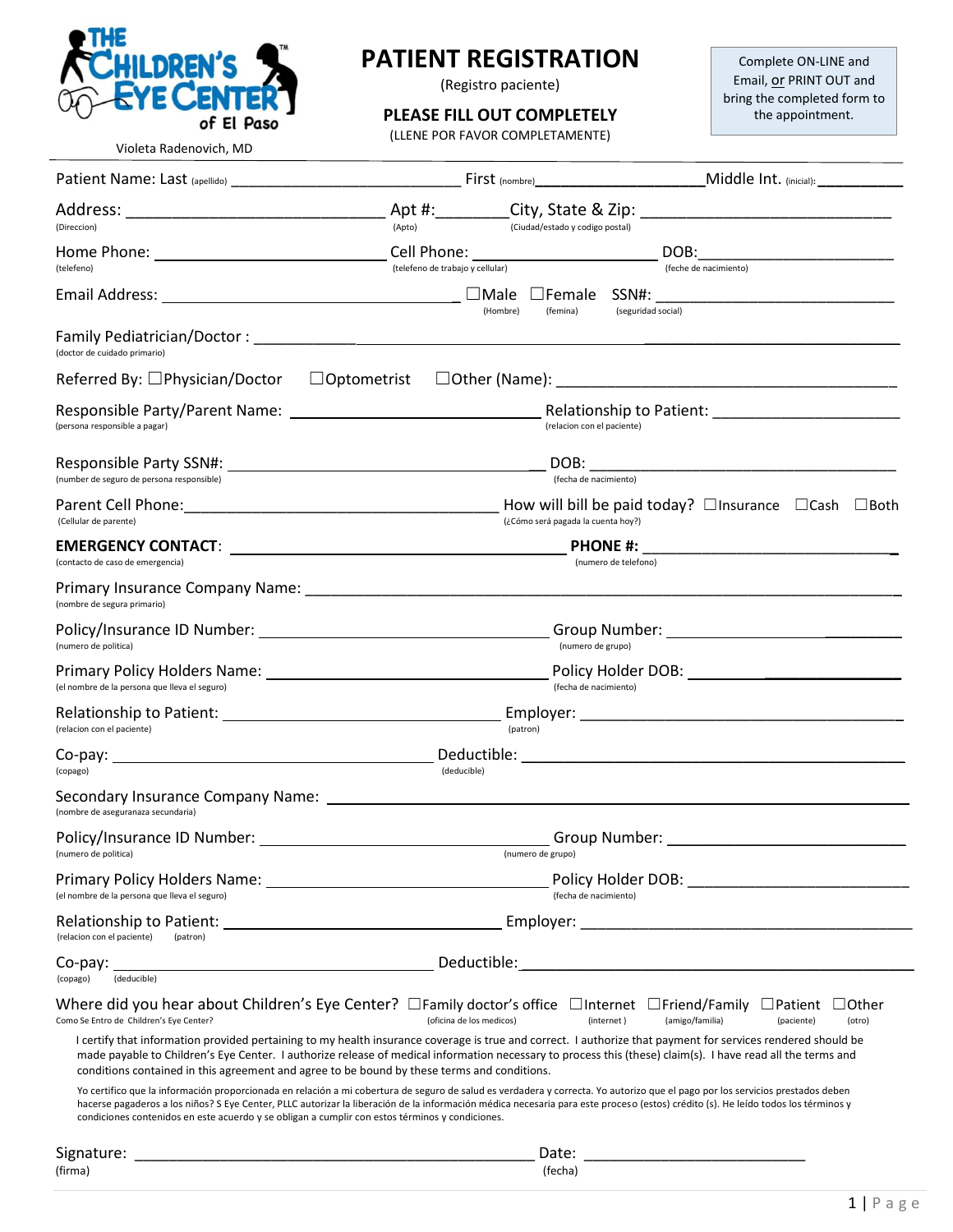

(Registro paciente)

**PLEASE FILL OUT COMPLETELY**

(LLENE POR FAVOR COMPLETAMENTE)

Complete ON-LINE and Email, or PRINT OUT and bring the completed form to the appointment.

Violeta Radenovich, MD

### **OFFICE AND FINANCIAL POLICY**

**WELCOME TO OUR OFFICE!** We are pleased that you have chosen Children's Eye Center to provide your care and service. We want to take a moment of your time to inform you of our policies regarding our office and payment.

**PAYMENT:** We accept cash and debit/credit card for payment on your account. If you have insurance which we do not contract with, you will be expected to make a full on the day of your visit. If your insurance is one we do contract with, you are expected to pay your co-pay at the time of your visit.

**PHOTOGRAPHIC RELEASE**: By signing this form you are giving consent/authorization for Children's Eye Center along with those affiliated, the right and permission to copyright, reproduce, telecast, and/or publish the photograph and/or video in which your child may be involved for treatment, research purposed, or for any lawful reproduction whatsoever, without limit or reservation.

**COMMERCIAL/PRIVATE INSURANCE**: As a courtesy we will be happy to file your insurance for you. You will be required to provide a copy of your insurance card and all necessary billing information. If you owe on your deductible or owe a co-pay we will need to collect that at the time of service. All insurance payments that are paid directly to you must be endorsed and paid to this office/physician. It is your responsibility to contact your insurance in the event of non-payment or discounted payments. Many private insurance companies in an effort to set physician fees restrict payment indicating that fees are over their "Usual and Customary" fees for this area. We have hired consulting firms to ensure our fees are comparable to that of other offices providing the same quality and level of care. We will not allow insurance companies to set our fees for us, based upon their willingness to pay.

**CONTRACTED INSURANCES**: We will submit a claim directly to the insurance carrier if you provide us with the necessary information. This includes a copy of your insurance card, an address to submit claims to and a telephone number allowing us to verify your coverage. You still are responsible for payment of your co-pay at the time of service and any amounts not covered by your insurance, including deductibles. If coverage is denied for any reason, you are responsible for payment of the entire balance due, based on our normal fee schedule.

#### **In the event Children's Eye Center is not contracted with your health plan, you will be responsible for any out of network, coinsurance, or deductible applied. INITIAL HERE:** \_\_\_\_\_\_\_\_

**NO INSURANCE**: If you do not have insurance, we expect you to pay for your visit at the time of service. In the event of surgery, our Financial Advisor can help answer questions about financial arrangements.

**MEDICARE**: We are participating providers with Medicare. We will submit your claim to your insurance. Medicare will process the payments to us. You are responsible for your deductible and any co-pays/co-insurance at the time of service.

**NO SHOW FEE**: In the event your appointment is not canceled 24 hours in advance and/ or you do not show for your appointment, there will be a \$25.00 fee assessed to your account. Appointment confirmation is provided electronically. Please respond appropriately to avoid this fee.

**ADDITIONAL FEES:** Dictated reports, letters, and other similar services are provided at a minimum charge of \$25.00. Telephone consultations are collected from the patients' responsible party, as they are usually not a covered service.

**NON-PAYMENT**: In the event your account becomes delinquent, you will be responsible not only for charges incurred but also any costs involved in collection on your account. These include but are not limited to interest charges, rebilling fees, court costs, attorney fees, and collections costs. A collection agency may be used to collect on delinquent accounts. Insurance benefits are a matter between you and your insurance company. You are ultimately responsible for the payment on your account.

If you have any questions regarding our payment policies, please ask us before your visit. **Thank You!**

I have read and understand the payment policies set forth and have been given the opportunity to ask questions about this policy. I understand my responsibility for payment of my account with Children's Eye Center, PLLC and have provided to the best of my ability the information requested accurately and completely.

\_\_\_\_\_\_\_\_\_\_\_\_\_\_\_\_\_\_\_\_\_\_\_\_\_\_\_\_\_\_\_\_\_\_\_\_\_\_\_\_\_\_\_\_\_\_\_\_\_\_\_\_\_\_\_\_\_\_\_\_\_\_\_\_\_\_\_\_ \_\_\_\_\_\_\_\_\_\_\_\_\_\_\_\_\_\_\_\_\_\_\_\_\_\_\_\_\_\_\_\_\_\_\_\_

SIGNATURE (Patient/Responsible Party) DATE *(firma) (fecha)*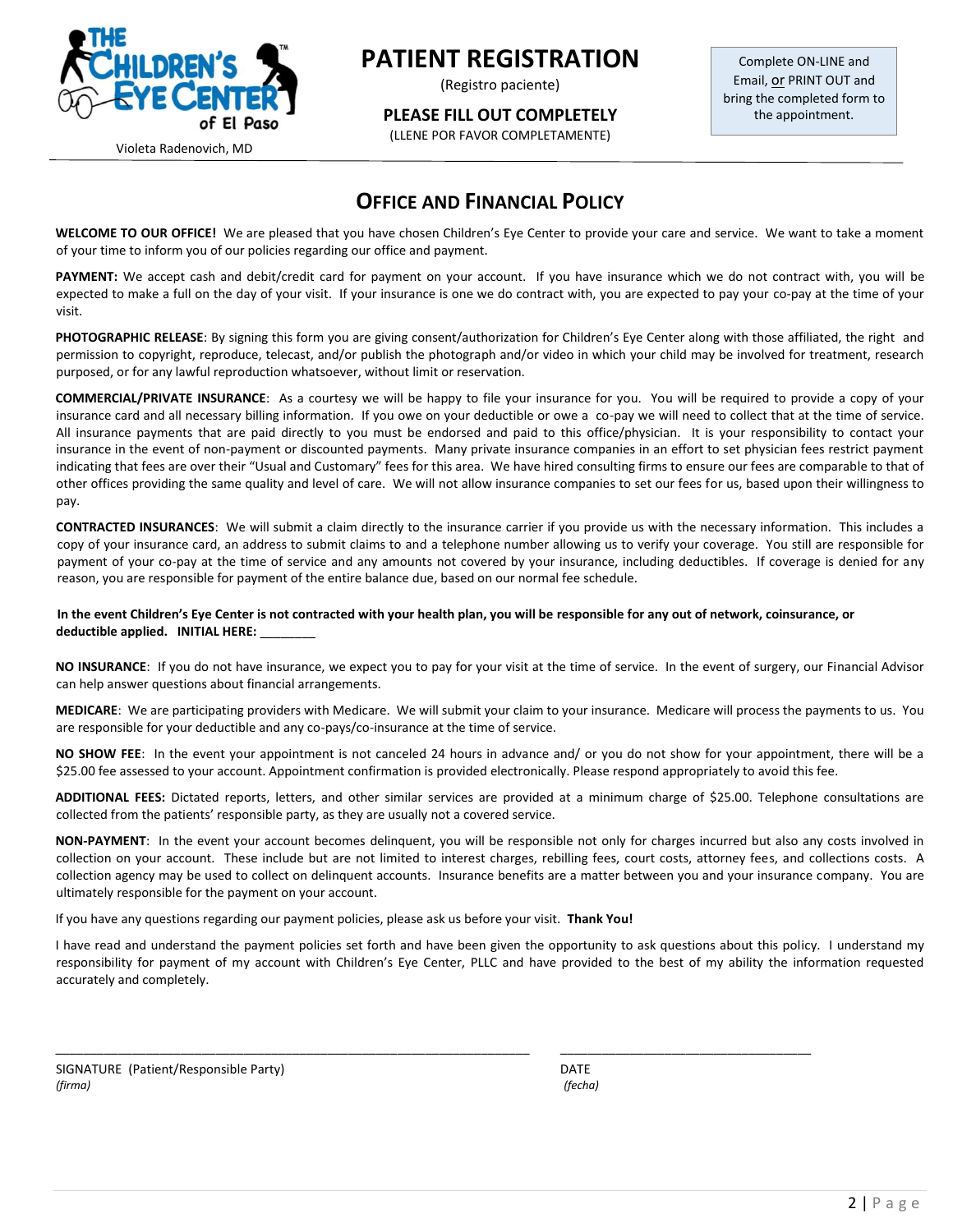

(Registro paciente)

**PLEASE FILL OUT COMPLETELY**

(LLENE POR FAVOR COMPLETAMENTE)

Complete ON-LINE and Email, or PRINT OUT and bring the completed form to the appointment.

Violeta Radenovich, MD

### **OFFICE AND FINANCIAL POLICY**

"Bienvenidos a nuestra oficina! Nos complace que usted haya elegido la **Children's Eye Center** of El Paso para brindarle atención y servicio. Queremos tener un momento de su tiempo para informarle de nuestras políticas en cuanto al pago con nuestra oficina."

"Aceptamos dinero en efectivo y cheques personales para el pago en su cuenta. Si usted tiene seguro que no con el contrato, se le espera para hacer un pago total o parcial en el día de su visita. Si su seguro es un contrato con nosotros, se espera que usted pague su co-pago en el momento de su visita."

seguros privadas en un esfuerzo para establecer las tasas médico que indica que limitar el pago de sus honorarios son \"normales y de costumbre\" honorarios para esta área. Hemos contratado a empresas de consultoría para asegurar que nuestros honorarios son comparables a los de otras oficinas que proporcionan la misma calidad y nivel de atención. No permitiremos que las compañías de seguros a tasas establecidas por nosotros, sobre la base de su disposición a pagar."

**"COMERCIAL / SEGUROS PRIVADOS:** Como cortesía estaremos encantados de presentar su seguro para usted. Se le pedirá que proporcione una copia de su tarjeta de seguro y todos los datos de facturación. Si usted debe en su deducible o debemos un co-pago que tendrá que recoger que en el momento del servicio. Todos los pagos de seguros que se pagan directamente a usted debe ser aprobado y pagado a esta oficina / médico. Es su responsabilidad ponerse en contacto con"

**"XXX\_\_\_\_\_\_\_ En el caso de Children's Eye Center of El Paso no es un contrato con su plan de salud, se le Inicial aquí responsables de ninguna de red, el coseguro, o deducible aplicado."**

**"NO SEGURO:** Si no tiene seguro, esperamos que usted pague por su visita en el momento del servicio. En el caso de la cirugía, nuestro asesor financiero puede ayudar a responder preguntas acerca de los arreglos financieros.

**MEDICARE:** Estamos participando con los proveedores de Medicare. Vamos a presentar su reclamo a su seguro. Medicare proceso de los pagos a nosotros. Usted es responsable de su deducible y cualquier co-pays/co-insurance en el momento del servicio."

**"No se presente PRECIO:** En el caso de su designación no se cancela con 24 horas de anticipación y / o que usted no se presente para la cita, habrá una tasa de 25,00 dólares evaluarse a su cuenta.

**Cheque devuelto:** En caso de que su banco devuelve un cheque a nuestra oficina de pago, habrá un retorno \$ 25.00 cheque de pago con cargo a su cuenta."

**"NO PAGO:** En caso de que su cuenta se convierte en delincuentes, usted será responsable no sólo de los gastos, sino también de todos los costes asociados en la extracción en su cuenta. Estos incluyen, pero no se limitan a los intereses, rebilling honorarios, gastos judiciales, honorarios de abogado, y las colecciones de los costos. Una agencia de cobranza puede ser utilizado para recoger en las cuentas morosas. Las prestaciones de los seguros son un asunto entre usted y su compañía de seguros. Usted es responsable en última instancia para el pago en su cuenta." "Si tiene alguna pregunta acerca de nuestra políticas de pago, por favor pregunte antes de su visita. Gracias!

He leído y entiendo las políticas de pago establecidas y se les ha ofrecido la oportunidad de hacer preguntas sobre esta política. Entiendo mi responsabilidad de pago de mi cuenta con el Centro de **Children's Eye Center of El Paso** y han proporcionado a lo mejor de mi capacidad la información solicitada con exactitud y completamente."

**Firma:\_\_\_\_\_\_\_\_\_\_\_\_\_\_\_\_\_\_\_\_\_\_\_\_\_\_\_\_\_\_\_\_\_\_\_\_\_\_\_\_\_\_\_\_\_\_\_\_\_\_\_\_\_\_\_\_\_\_\_\_\_\_\_\_\_ Fecha:\_\_\_\_\_\_\_\_\_\_\_\_\_\_\_\_\_\_\_\_\_\_\_\_\_\_\_\_\_\_\_\_\_\_\_\_\_**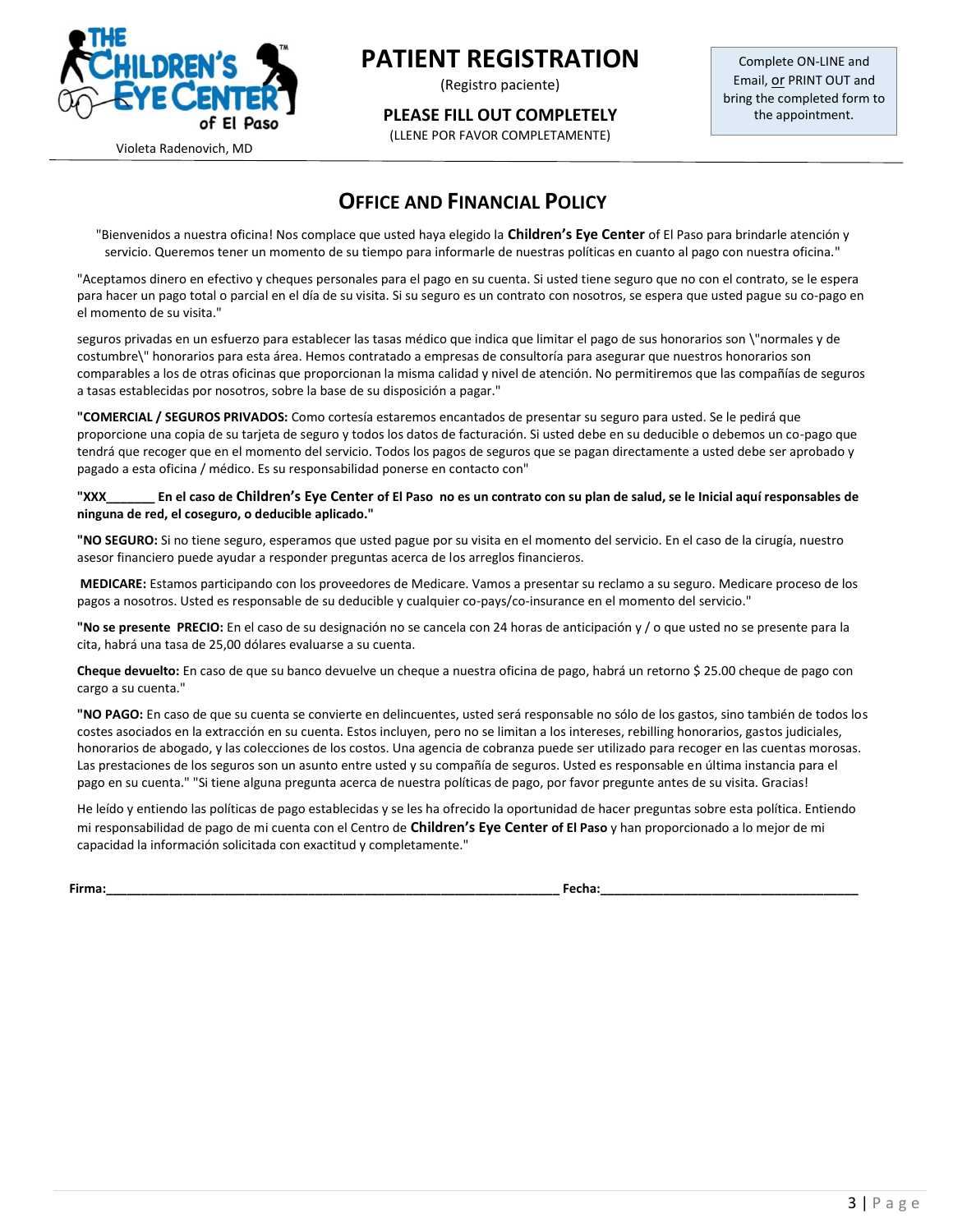

(Registro paciente)

**PLEASE FILL OUT COMPLETELY**

(LLENE POR FAVOR COMPLETAMENTE)

Complete ON-LINE and Email, or PRINT OUT and bring the completed form to the appointment.

Violeta Radenovich, MD

### **NOTICE OF PRIVACY PRACTICES ACKNOWLEDGEMENT**

*AVISO DE RECONOCIMIENTO DE PRÁCTICAS DE INTIMIDAD*

I understand that under the Health Insurance Portability & Accountability Act of 1996 ("HIPAA"), I have the right to privacy regarding my protected health information. understand that this information will be used to carry out treatment, payment and health care operations.

*Entiendo que conforme al Acto de Responsabilidad y Portabilidad de Seguro Médico de 1996 ("HIPAA") tengo el derecho a la intimidad en cuanto a mi información de salud protegida. Entiendo que esta información será usada para realizar tratamiento, pago y operaciones de asistencia médica.*

**IF YOU WOULD LIKE A COPY OF THE FULL PRIVACY POLICY, PLEASE ASK THE FRONT DESK**

*I hereby acknowledge that I have been presented/offered a copy of Children's Eye Center's Notice of Privacy Practices containing a more complete description of the uses and disclosures of my protected health information and my individual rights with respect to my protected health information.*

*Por este medio reconozco que me han presentado una copia del Aviso del Centro de Ojo de Niños de Prácticas de Intimidad que contienen una descripción más completa del uso.*

(nombre de paciente)

**SIGNATURE: DATE:**\_\_\_\_\_\_\_\_\_\_\_\_\_\_\_\_\_\_\_\_\_\_\_\_\_\_\_\_

(firma) Parent/Guardian (fecha)

#### **OFFICE USE ONLY** (**USO DE OFICINA SÓLO)**

I have attempted to obtain the patient's signature in acknowledgement of this **Notice of Privacy Practice Acknowledgement,** but was unable to do so as documented below:

*He intentado obtener la firma del paciente en el reconocimiento de este Aviso del Reconocimiento de Práctica de Intimidad, pero era incapaz de hacer para documentó abajo:*

Date: Neason: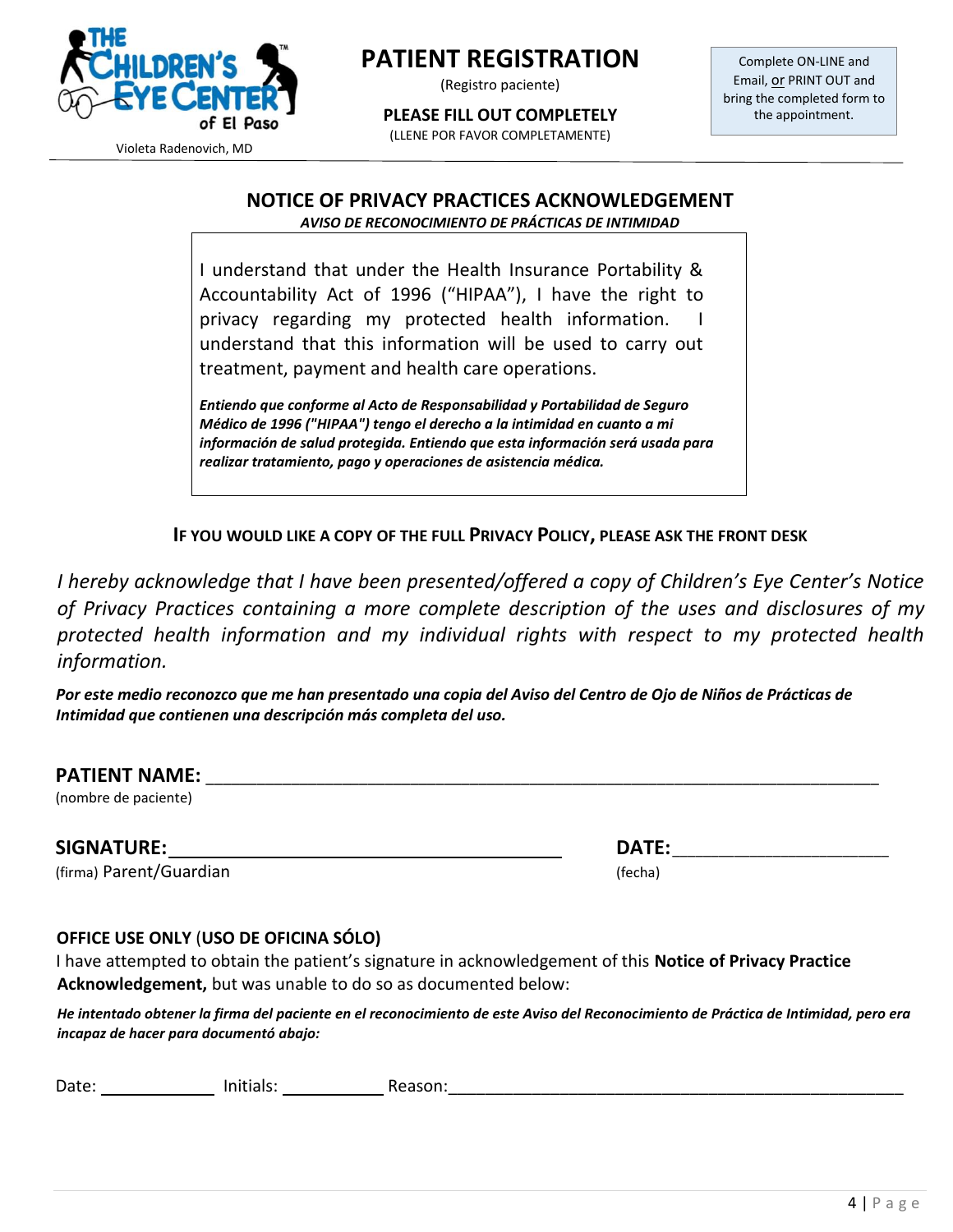

Violeta Radenovich, MD

### **PATIENT REGISTRATION**

(Registro paciente)

#### **PLEASE FILL OUT COMPLETELY**

(LLENE POR FAVOR COMPLETAMENTE)

Complete ON-LINE and Email, or PRINT OUT and bring the completed form to the appointment.

| (nombre de paciente)                                                                                                                                     |                                                                                                                                                                                                                                                                                  |                                                                                                                                                                                  |                        |                  | (feche de nacimiento) |                                                                                                                                                                                                                                                                                                                                                                       |            |           |  |
|----------------------------------------------------------------------------------------------------------------------------------------------------------|----------------------------------------------------------------------------------------------------------------------------------------------------------------------------------------------------------------------------------------------------------------------------------|----------------------------------------------------------------------------------------------------------------------------------------------------------------------------------|------------------------|------------------|-----------------------|-----------------------------------------------------------------------------------------------------------------------------------------------------------------------------------------------------------------------------------------------------------------------------------------------------------------------------------------------------------------------|------------|-----------|--|
|                                                                                                                                                          |                                                                                                                                                                                                                                                                                  |                                                                                                                                                                                  |                        |                  |                       | La persona que acompaña al paciente?: □mama □papa □fomente mama/papa □guardián □otro __________________________                                                                                                                                                                                                                                                       |            |           |  |
|                                                                                                                                                          |                                                                                                                                                                                                                                                                                  |                                                                                                                                                                                  |                        |                  |                       |                                                                                                                                                                                                                                                                                                                                                                       |            |           |  |
|                                                                                                                                                          | Please check either yes or no for each of the following questions: Verifique por favor o sí o no para cada una de las preguntas siguientes<br>Social History: □Student excellent/average/below average □Smokers in the home □Lives with parents/grandparents/foster care/adopted |                                                                                                                                                                                  |                        |                  |                       |                                                                                                                                                                                                                                                                                                                                                                       |            |           |  |
| Family Ocular/Medical History: Which of the patient's relatives have had any of the following? (IN BLANK SPACE RIGHT IN RELATIONSHIP) Historia Familiar: |                                                                                                                                                                                                                                                                                  |                                                                                                                                                                                  |                        |                  |                       |                                                                                                                                                                                                                                                                                                                                                                       |            |           |  |
|                                                                                                                                                          |                                                                                                                                                                                                                                                                                  | ¿Cuál de los pacientes familiares han tenido cualquiera de los siguientes?                                                                                                       |                        |                  |                       |                                                                                                                                                                                                                                                                                                                                                                       |            |           |  |
| Yes No<br>□                                                                                                                                              |                                                                                                                                                                                                                                                                                  |                                                                                                                                                                                  |                        | Yes No<br>$\Box$ |                       |                                                                                                                                                                                                                                                                                                                                                                       |            |           |  |
| ⊔                                                                                                                                                        |                                                                                                                                                                                                                                                                                  |                                                                                                                                                                                  |                        | $\Box$           |                       | Cataracts in childhood (cataratas en la infancia)<br><u>Dependence</u><br>Cataracts in childhood (cataratas en la infancia)<br>2008<br>□ Glaucoma in childhood (Glauoma en la infancia)<br>□ Glaucoma in childhood (Glauoma en la infancia)                                                                                                                           |            |           |  |
| $\Box$                                                                                                                                                   |                                                                                                                                                                                                                                                                                  | D Patching Treatment(tratamiento de parches)<br><u>D</u> Patching Treatment(tratamiento de parches)<br>1                                                                         |                        | $\Box$           |                       | □ Other serious eye disease (otras graves enfermedades del ojo) _________________                                                                                                                                                                                                                                                                                     |            |           |  |
| $\Box$                                                                                                                                                   |                                                                                                                                                                                                                                                                                  | □ Strabismus (crossed eye) (ojo Cruzados) ______________________                                                                                                                 |                        | $\Box$           |                       | □ Complications from anesthesia (complicaciones de anesthesia)<br>□ Complications from anesthesia (complicaciones de anesthesia)                                                                                                                                                                                                                                      |            |           |  |
| ⊔                                                                                                                                                        |                                                                                                                                                                                                                                                                                  | □ Eye Muscle Surgery(cirugia del ojo musculo) ___________________________                                                                                                        |                        | $\Box$           |                       |                                                                                                                                                                                                                                                                                                                                                                       |            |           |  |
| ⊔                                                                                                                                                        |                                                                                                                                                                                                                                                                                  | □ Glasses before age 6(Lentes antes de los 6 anos)____________________                                                                                                           |                        | $\Box$           |                       |                                                                                                                                                                                                                                                                                                                                                                       |            |           |  |
| $\Box$                                                                                                                                                   |                                                                                                                                                                                                                                                                                  |                                                                                                                                                                                  |                        |                  |                       |                                                                                                                                                                                                                                                                                                                                                                       |            |           |  |
|                                                                                                                                                          |                                                                                                                                                                                                                                                                                  | Patient Medical History (medical history and review of symptoms)                                                                                                                 |                        |                  |                       |                                                                                                                                                                                                                                                                                                                                                                       |            |           |  |
| Yes No                                                                                                                                                   |                                                                                                                                                                                                                                                                                  |                                                                                                                                                                                  |                        | Yes No           |                       |                                                                                                                                                                                                                                                                                                                                                                       |            |           |  |
| ⊔                                                                                                                                                        |                                                                                                                                                                                                                                                                                  | □ Fever or weight loss (Fiebre de la perdida de peso)_________________                                                                                                           |                        | $\Box$           |                       |                                                                                                                                                                                                                                                                                                                                                                       |            |           |  |
|                                                                                                                                                          |                                                                                                                                                                                                                                                                                  | Frequent ear infections (infecciones del oido) _________________________________                                                                                                 |                        | $\Box$           |                       |                                                                                                                                                                                                                                                                                                                                                                       |            |           |  |
| ⊔                                                                                                                                                        |                                                                                                                                                                                                                                                                                  | Other ear, nose, or throat problems (problemas de oido, nariz, o garganta) _____________                                                                                         |                        |                  |                       |                                                                                                                                                                                                                                                                                                                                                                       |            |           |  |
| ⊔                                                                                                                                                        |                                                                                                                                                                                                                                                                                  |                                                                                                                                                                                  |                        | $\Box$           |                       |                                                                                                                                                                                                                                                                                                                                                                       |            |           |  |
| ⊔                                                                                                                                                        |                                                                                                                                                                                                                                                                                  |                                                                                                                                                                                  |                        | $\Box$           |                       |                                                                                                                                                                                                                                                                                                                                                                       |            |           |  |
| ப                                                                                                                                                        |                                                                                                                                                                                                                                                                                  | □ Kidney or urinary disease (enal o urinaria)<br>□ Kidney or urinary disease (enal o urinaria)                                                                                   |                        | $\Box$           |                       |                                                                                                                                                                                                                                                                                                                                                                       |            |           |  |
| ⊔                                                                                                                                                        |                                                                                                                                                                                                                                                                                  | $\Box$ Arthritis (atritis)                                                                                                                                                       |                        |                  |                       |                                                                                                                                                                                                                                                                                                                                                                       |            |           |  |
| $\Box$                                                                                                                                                   | $\Box$                                                                                                                                                                                                                                                                           |                                                                                                                                                                                  |                        |                  |                       |                                                                                                                                                                                                                                                                                                                                                                       |            |           |  |
|                                                                                                                                                          |                                                                                                                                                                                                                                                                                  | (Lista anteriores cirugia, la hospital, las principales enfermedades, o lesions (except de los ojos)<br>(Lista de medicamentos que esto tomando, incluyendo gotas para los ojos) |                        |                  |                       | List previous surgery, hospitalization, major illnesses, or injuries (other than eye problems): encourance and containing the content of the content of the content of the content of the content of the content of the conten<br>History of Eye Problems: Has the patient had any of the following and at what age (other than today)? (WRITE IN AGE IN BLANK SPACE) |            |           |  |
|                                                                                                                                                          |                                                                                                                                                                                                                                                                                  | Historia de problemas de los ojos: el paciente ha tenido alguno de los siguientes y ¿a qué edad?                                                                                 |                        |                  |                       |                                                                                                                                                                                                                                                                                                                                                                       |            |           |  |
| Yes No                                                                                                                                                   |                                                                                                                                                                                                                                                                                  | <u>Age</u>                                                                                                                                                                       |                        |                  |                       | Yes No                                                                                                                                                                                                                                                                                                                                                                | <u>Age</u> |           |  |
|                                                                                                                                                          |                                                                                                                                                                                                                                                                                  | $\Box$ Last Eye Exam (examen de ojos)                                                                                                                                            | (Do NOT include today) |                  | ⊔                     | $\Box$ Eye Injury (lesion en el ojo)                                                                                                                                                                                                                                                                                                                                  |            |           |  |
|                                                                                                                                                          |                                                                                                                                                                                                                                                                                  | Glasses (lentes)                                                                                                                                                                 |                        |                  |                       | $\Box$ Eye Surgery (cirugia ocular)                                                                                                                                                                                                                                                                                                                                   |            |           |  |
| □                                                                                                                                                        |                                                                                                                                                                                                                                                                                  | $\Box$ Patching (parches)                                                                                                                                                        |                        |                  |                       | $\Box$ Other Eye problems (otros problemas de ojo)                                                                                                                                                                                                                                                                                                                    |            |           |  |
|                                                                                                                                                          |                                                                                                                                                                                                                                                                                  | Recent Symptoms los últimos síntomas cuánto tiempo?                                                                                                                              |                        |                  |                       |                                                                                                                                                                                                                                                                                                                                                                       |            |           |  |
| Yes No                                                                                                                                                   |                                                                                                                                                                                                                                                                                  |                                                                                                                                                                                  | How Long?              |                  | Yes                   | No                                                                                                                                                                                                                                                                                                                                                                    |            | How Long? |  |
| ⊔                                                                                                                                                        | □                                                                                                                                                                                                                                                                                | Crossed/wandering eye (ojos cruzados)                                                                                                                                            |                        |                  |                       | $\Box$ Frequent Headaches (Dolores de cabeza frecuentes)                                                                                                                                                                                                                                                                                                              |            |           |  |
|                                                                                                                                                          |                                                                                                                                                                                                                                                                                  | Excessive squinting (excesivo squinting)                                                                                                                                         |                        |                  |                       | $\Box$ Tired eyes when reading (ojos cansados al leer)                                                                                                                                                                                                                                                                                                                |            |           |  |
| $\Box$                                                                                                                                                   | ш                                                                                                                                                                                                                                                                                | Double vision (doble vision)                                                                                                                                                     |                        |                  | ⊔                     | $\Box$ Weakness or numbness (dedilidad o entumencimiento)                                                                                                                                                                                                                                                                                                             |            |           |  |
| $\Box$                                                                                                                                                   |                                                                                                                                                                                                                                                                                  | Excessive eye rubbing (excesivo de ojos frontando)                                                                                                                               |                        |                  | □                     | $\Box$ Clumsiness or bumping into things (torpeza o golpes)                                                                                                                                                                                                                                                                                                           |            |           |  |
| ⊔                                                                                                                                                        |                                                                                                                                                                                                                                                                                  | Frequent tearing or discharge (lagrimeo o descarga)                                                                                                                              |                        |                  | □                     | $\Box$ Can't make normal eye contact (no puede hacer contacto con los ojos)                                                                                                                                                                                                                                                                                           |            |           |  |
| $\Box$                                                                                                                                                   | П                                                                                                                                                                                                                                                                                | Blurred vision (vision borrosa)                                                                                                                                                  |                        |                  | □                     | □ Change in performance in school (cambio en la escuela)                                                                                                                                                                                                                                                                                                              |            |           |  |
| $\Box$                                                                                                                                                   |                                                                                                                                                                                                                                                                                  | Light sensitivity (sensibilidad a luz)                                                                                                                                           |                        |                  | □                     | $\Box$ Other symptoms not mentioned above (otras no mencionados)                                                                                                                                                                                                                                                                                                      |            |           |  |
|                                                                                                                                                          |                                                                                                                                                                                                                                                                                  |                                                                                                                                                                                  |                        |                  |                       |                                                                                                                                                                                                                                                                                                                                                                       |            |           |  |
|                                                                                                                                                          |                                                                                                                                                                                                                                                                                  | <b>Birth History</b> (historia de nacimito de pacientes)                                                                                                                         |                        |                  |                       | <b>Birth Weight:</b> (peso al naciemento)                                                                                                                                                                                                                                                                                                                             |            |           |  |
| Yes                                                                                                                                                      |                                                                                                                                                                                                                                                                                  | No (If "YES" what was the problem?)                                                                                                                                              |                        | Yes              |                       | No (If "YES" what was the problem?)                                                                                                                                                                                                                                                                                                                                   |            |           |  |
| □                                                                                                                                                        | $\Box$                                                                                                                                                                                                                                                                           | Pregnancy problems (problemas durante el embarazo)______________________________                                                                                                 |                        | $\Box$           |                       | $\Box$ Delivery more than 2-weeks $\Box$ early or $\Box$ late (entrega mas de dos semanas temprano o tarde)                                                                                                                                                                                                                                                           |            |           |  |
| $\Box$                                                                                                                                                   |                                                                                                                                                                                                                                                                                  | Forceps delivery problems (problemas de forceps)<br><u>Forceps</u> delivery problems (problemas de forceps)                                                                      |                        | $\Box$           |                       | □ Baby keep in hospital due to illness. What illness? __________________________<br>(mantenerse bebes en el hospital)                                                                                                                                                                                                                                                 |            |           |  |
| ⊔                                                                                                                                                        |                                                                                                                                                                                                                                                                                  |                                                                                                                                                                                  |                        | $\Box$           |                       | □ Delayed development (retraso en el desarrollo) _______________________________                                                                                                                                                                                                                                                                                      |            |           |  |
|                                                                                                                                                          |                                                                                                                                                                                                                                                                                  |                                                                                                                                                                                  |                        |                  |                       |                                                                                                                                                                                                                                                                                                                                                                       |            |           |  |
| Reviewed by DR.                                                                                                                                          |                                                                                                                                                                                                                                                                                  |                                                                                                                                                                                  |                        |                  | Date:                 |                                                                                                                                                                                                                                                                                                                                                                       |            |           |  |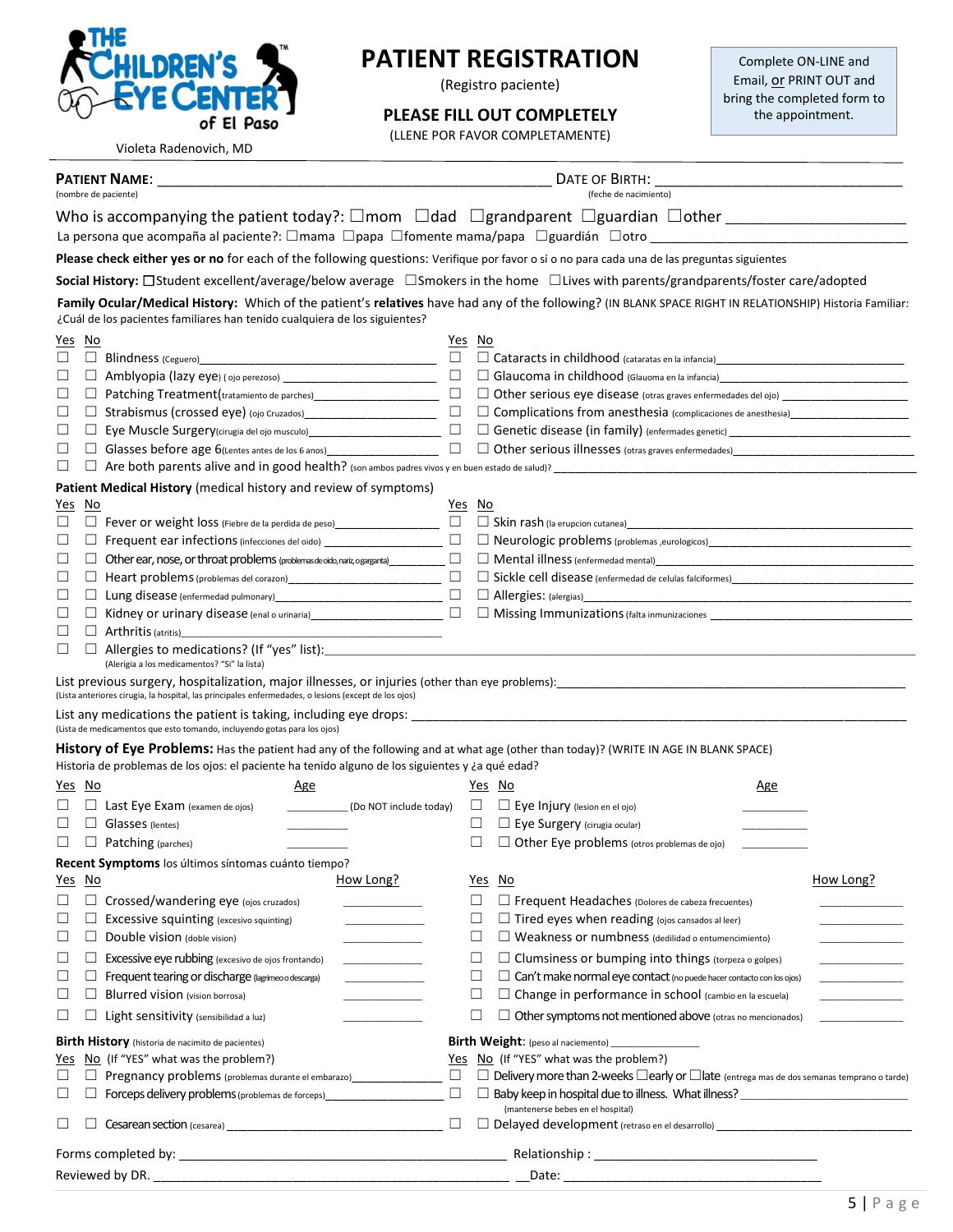

(Registro paciente)

**PLEASE FILL OUT COMPLETELY** (LLENE POR FAVOR COMPLETAMENTE)

Complete ON-LINE and Email, or PRINT OUT and bring the completed form to the appointment.

# **ALL NEW, INTERMEDIATE (6-MONTH) and 1-YEAR FOLLOW-UP**

## **PATIENT'S EYES ARE DILATED**

Your child's eyes may need to be dilated to allow the doctor to look inside and to the back of your child's eye. The dilation drops administered may keep your child's eyes dilated for:

# **Twenty-four To Seventy-Two Hours**

\_\_\_\_\_\_\_\_\_\_\_\_\_\_\_\_\_\_\_\_\_\_\_\_\_\_\_\_\_\_\_\_\_\_\_\_\_\_\_\_\_\_\_\_\_\_ \_\_\_\_\_\_\_\_\_\_\_\_\_\_\_\_\_\_\_\_\_ Guardian/Responsible Party Signature **Calculation** Date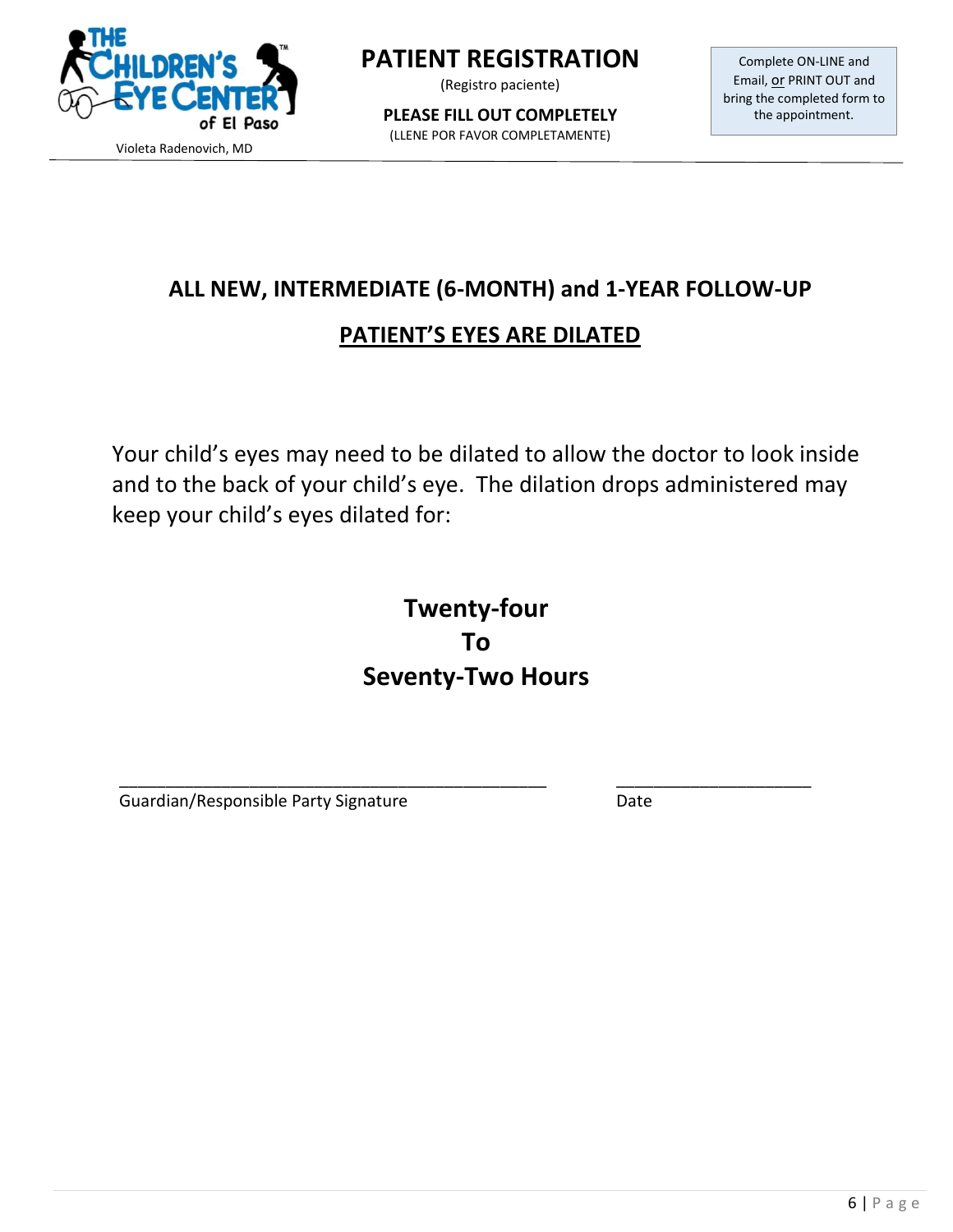

(Registro paciente)

**PLEASE FILL OUT COMPLETELY**

(LLENE POR FAVOR COMPLETAMENTE)

Complete ON-LINE and Email, or PRINT OUT and bring the completed form to the appointment.

Violeta Radenovich, MD

Patient's Name: \_\_\_\_\_\_\_\_\_\_\_\_\_\_\_\_\_\_\_\_\_\_\_\_\_\_\_\_\_\_\_\_\_\_\_\_\_\_\_\_\_\_\_\_DOB: \_\_\_\_\_\_\_\_\_\_\_\_\_\_\_\_\_\_\_\_\_\_\_\_\_\_\_

#### **ADVANCE BENEFICIARY NOTICE (ABN)**

We expect that your insurance will not pay for ALL item(s) or service(s) that are being administered to you. Your health insurance does not pay for all of your health care costs. Your insurance only pays for covered items and services when insurance rules are met. The fact that your insurance company may not pay for a particular item or service does not mean that you should not receive it. There may be a good reason your doctor recommended it.

The purpose of this form is inform you about what services you are receiving, knowing that you might have to pay for them yourself.

#### **Please read this entire notice carefully.**

- Ask us to explain, if you don't understand why your insurance probably won't pay.
- Ask us how much these items or services will cost you (**Estimated Cost: \$\_\_\_\_\_\_\_\_\_\_\_\_\_\_\_\_\_**), in case you have to pay for them yourself.

#### **Date Signature of patient or person acting on patient's behalf**

☐**Insurance benefit/deductible has been met. Ok to perform procedure \_\_\_\_\_\_\_ (initials)**

**\_\_\_\_\_\_\_\_\_\_\_\_\_ \_\_\_\_\_\_\_\_\_\_\_\_\_\_\_\_\_\_\_\_\_\_\_\_\_\_\_\_\_\_\_\_\_\_\_\_\_\_\_\_\_**

☐**Patient has paid \$\_\_\_\_\_\_\_\_\_\_\_\_ today for services not covered by insurance \_\_\_\_\_\_\_ (initials)**

**NOTE: Your health information will be kept confidential.** Any information that we collect about you on this form will be kept confidential in our offices. If a claim is submitted to your insurance, your health information on this form may be shared with your insurance. Your health information which your insurance sees will be kept confidential by your insurance.